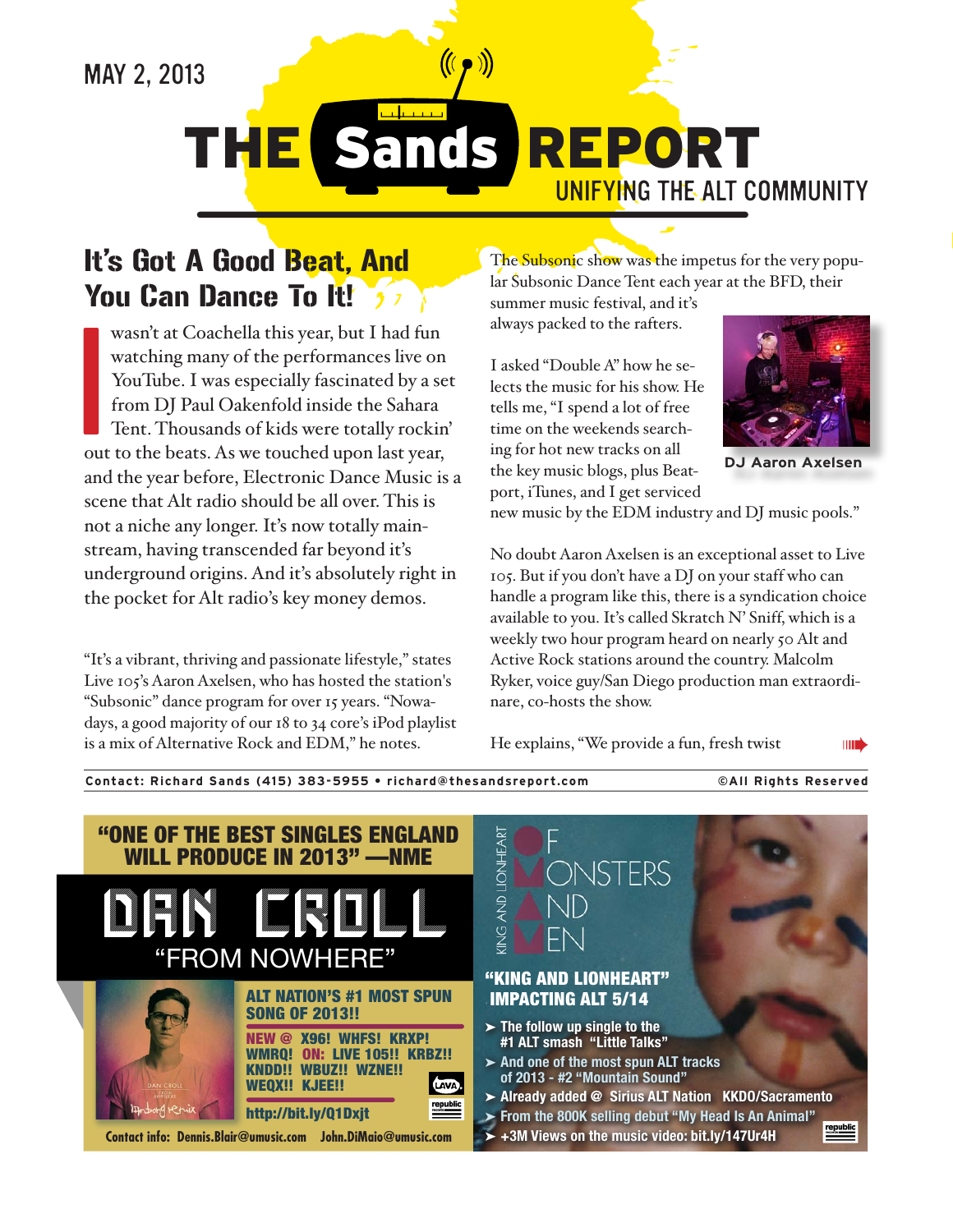### THE SANDS REPORT O page 2 of 5

to the music being played on Rock radio...our music-intensive content is based around music that you're already playing." They provide the hottest remixes and custom versions designed to engage and entertain today's openminded music lover.

The Skratch N' Sniff slogan is, "The only show that remixes your radio." And the re-mixer is a dude named Mike Czech, who got his start doing a mix show on San

Diego's Z90, and is currently still heard in clubs. He picks the music each week, produces remixes, creates the playlists, as well as co-hosts along with Malcolm.

"The show started in 2003 and had its roots in Alt Rock in all of it's various forms, but also added elements of many other genres that we loved," Czech offers, adding, "We took our musical cues from our favorite artists, who were often hard to stick one solid genre tag on. Bands like Sublime, Rage Against The Machine, The Beastie Boys, Run-DMC, Korn, Everlast, and more, who took all the best bits from across the spectrum to make great songs."

It all seems to be working, too. James Howard has slotted the program on Saturday nights in Washington. He



enthuses, "SNS' is actually leading the station in many categories including males 18 to 49...I'm one of the pickiest PDs when it comes to features and brand fit, and this show sounds great on DC101 and 98ROCK in Tampa."

Jack Daniel, PD of WEND where the show also runs at II Saturday nights, acknowledges the risks on a Rock-oriented station. "Any show that pushes the envelope will not please the hard

rockers, but you could never be hard enough to please them, no matter what."

But, and here's the good news: there is a pot of gold at the end of the rainbow. "We got some complaints early on and then they went away. People hate change, but LOVE the show," concludes Daniel.

Plus there's another added benefit. Skratch N' Sniff takes the show on the road, meeting listeners first hand. "We were just in Tampa this past weekend with Alice In Chains and others at 98 Rockfest," Ryker says, stifling a yawn after the long flight back home to San Diego, but he is filled with praise. "Mike Czech is our secret weapon, being out in the clubs at least four days a week getting instant real time research on today's



# **GREEN CARS NEW THIS WEEK AT:** & WEQ)

**FROM THE DEBUT ALBUM,** Absolute Zero, in stores now. **Produced by Markus Dravs**<br>(Produced 2 of the last 3 Album) of the Year Grammy winners:<br>Mumford & Sons, Arcade Fire)



"Many acts on the undercard shone in stark sunlight. Little Green Cars, a sextet from Dublin, may have turned in the weekend's best rock set [at Coachella]..." — Jim Fusilli A&E Editor WALL ST. JOURNAL

**CONFIRMED: LOLLAPALOOZA AND OUTSIDE LANDS FESTIVAL** Additional Summer routing to be announced soor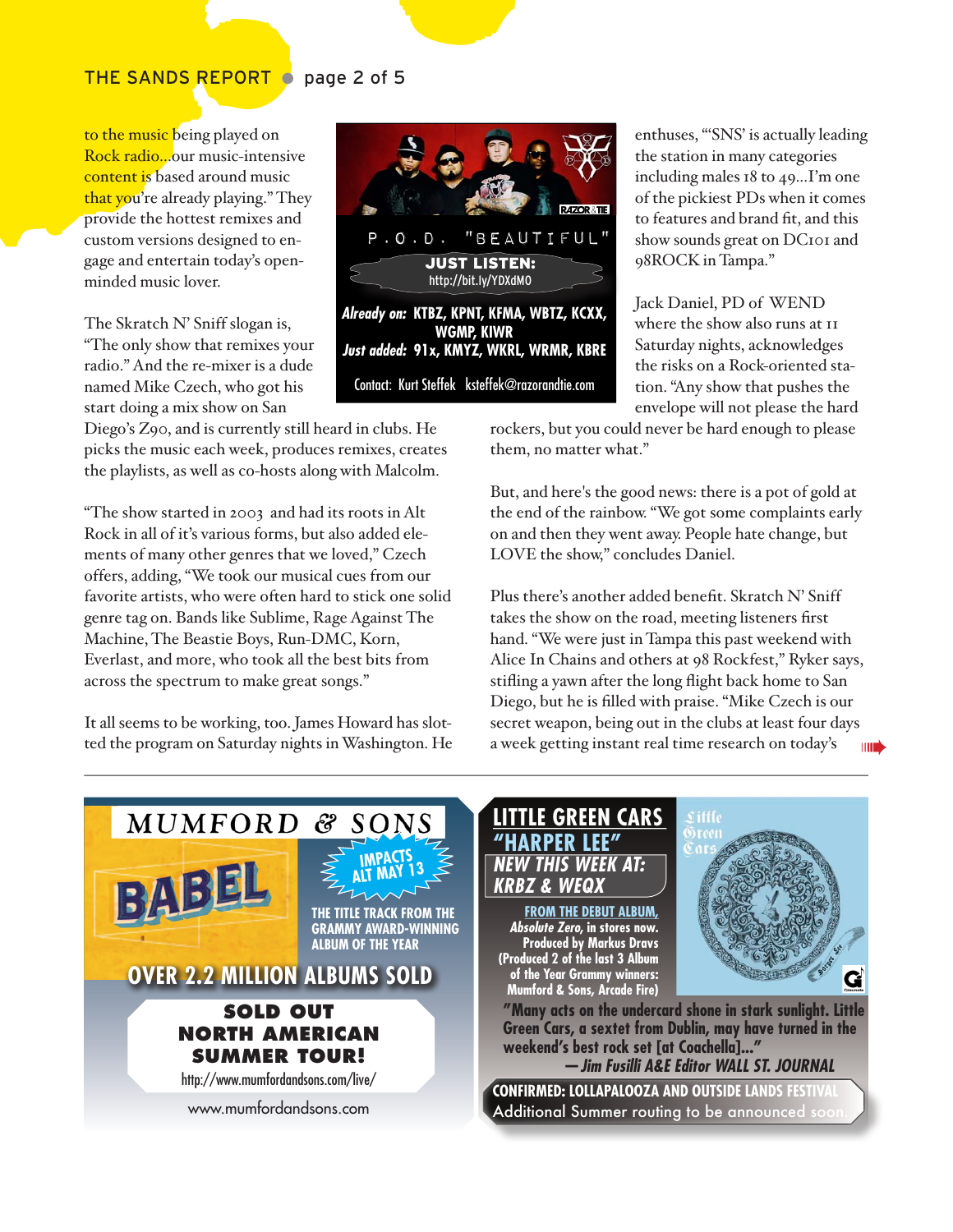### THE SANDS REPORT @ page 3 of 5

# It's Got A Good Beat (Con't)

music and trends, watching first-hand what's making our listeners move. How's that for radio research?"

Czech tells me that SNS gives stations a way to play the same songs as the other stations, but in a new and

### SKRATCH N' SNIFF SAMPLE SET

FALL OUT BOY "My SONGS..." (THE STELMIX) NIRVANA "IN BLOOM" (BASSNECTAR REMIX) CHILI PEPPERS "GIVE IT AWAY" (BRENDON P'S 'ACID ROCK' EDIT) **AWOLNATION "KILL YOUR HEROES"** (MACHINES ARE PEOPLE TOO REMIX) SLIGHTLY STOOPID "TOP OF THE WORLD" (RADIO VERSION) ROBERT DELONG "GLOBAL CONCEPTS" THE CLASH "SHOULD I STAY OR..." (DJ WOOD REMIX) **GROUPLOVE "TONGUE TIED"** (GIGAMESH REMIX) PASSION PIT "TAKE A WALK" (CLASSIXX REMIX)

unique way. "It's a fun departure from regular programming...plus, who doesn't want to free up two hours of their time during the week to read The Sands Report and surf Facebook?"

I like this man's spirit. The show is available on a barter basis, with both an Alt and Active Rock version. They're currently syndicated

by Compass Media Networks, and have the backing of Kevin Zinger, the brains behind Regime Management and Suburban Noize Records.

→ For more information on Skratch N' Sniff, contact: **Tami Morrissey** (818) 835-8402.

THE REAL PROPERTY NEWSTOP<br>
FORWARD TO GETTING<br>
EVERY WEEK! ALWAYS A<br>
THOUGHT-PROVOKING.<br>
INFORMATIVE READ!!"<br>
-AMBER MILLER, WEOX<br>
AIL Doggie Corner "AN EMAIL I ACTUALLY LOOK FORWARD TO GETTING EVERY WEEK! ALWAYS A THOUGHT-PROVOKING, INFORMATIVE READ!!" **—AMBER MILLER, WEQX**

## Alt Doggie Corner



This is Roscoe and his best friend Gerdie after their walk in Griffith Park. They belong to CBS-LA's Jake Kaplan.

Rush your pix to pic@thesandsreport.com

**Our Mailing Address: The Sands Report • 38 Miller Avenue, #469 • Mill Valley, CA 94941**

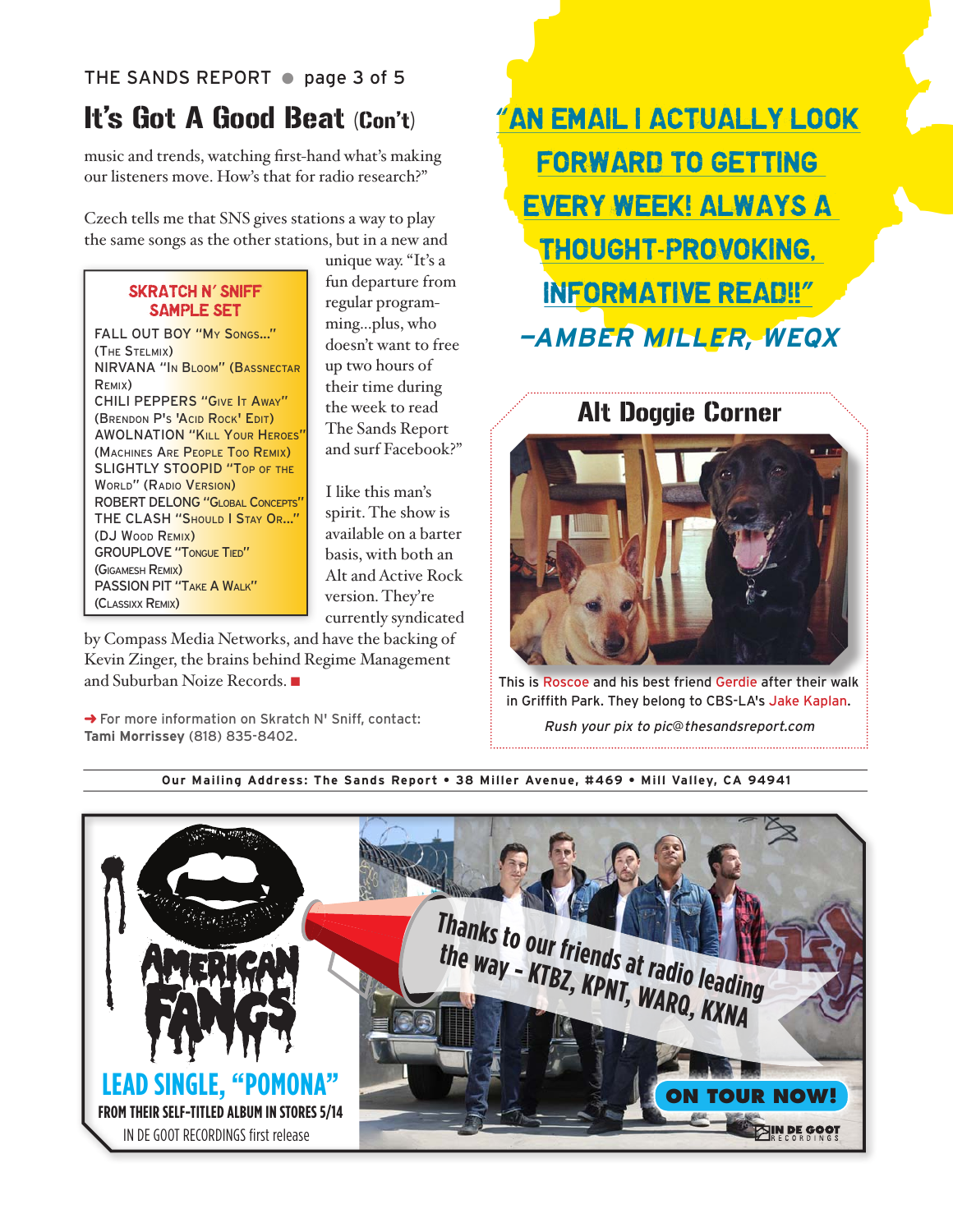# THE SANDS REPORT  $\bullet$  page 4 of 5<br>
Microsofter  $\bullet$  page 4 of 5<br>
Microsofter  $\bullet$  Microsofter **Properties**<br>
WES-Battimore No adds<br>
WES-Battimore No adds<br>
WES-Battimore No adds<br>
WES-Battimore No adds<br>
WES-Battimore No adds<br> Added/New in the Top 50

**KROX-Austin** No adds

**WHFS-Baltimore** No adds

**WBOS-Boston** Daft Punk, Imagine Dragons

**WEND-Charlotte** Alt-J, Atlas Genius, Capitol Cities

**WKQX-Chicago** Fitz & The Tantrums, Trapdoor Social, Wavves

**CD102.5-Columbus** Crystal Fighters, Jimmy Eat World, MS MR

**KDGE-Dallas** No adds

**KTCL-Denver** Twenty One Pilots

**89X-Detroit** New Politics

**WMRQ-Hartford** Tame Impala, Unlikely Candidates

**KTBZ-Houston** American Fangs, Family of the Year

**WRZX-Indianapolis** Family of the Year, Macklemore and Ryan Lewis, **Neighbourhood** 

**WXXJ-Jacksonville** No adds

**KRBZ-Kansas City** AWOLNATION, Jake Bugg, Little Green Cars

**KXTE-Las Vegas** No adds

**KROQ-L.A.** Phoenix ("Cool")

**KYSR-L.A.** Linkin Park

**WLUM-Milwaukee** No adds

**KCMP-Minneapolis** Beady Eye, Bombino, Lonely Wild, Neighbourhood, Sigur Ros, Yasiin Bey & Mannie Fresh

**Music Choice** IAMDYNAMITE, Imagine Dragons

**WRKN-NO** New Politics, FOTY, Twenty One PIlots

**WROX-Norfolk** Queens of the Stone Age, Vampire Weekend

**WJRR-Orlando** No adds

**WRFF-Philadelphia** Imagine Dragons, Macklemore & Ryan Lewis, Neighbourhood, Walk Off The Earth

**WXDX-Pittsburgh** Alice in Chains, Fall Out Boy, Muse

**KNRK-Portland** Palma Violets

**WBRU-Providence** Daft Punk, Macklemore & Ryan Lewis

**KCXX-Riverside** Palma Violets

**KKDO-Sacramento** No adds

**X96-Salt Lake City** Daft Punk, Dan Croll, Vampire Weekend

# Buzzing At Alt

- 1. Daft Punk
- 2. IAMDYNAMITE

3. PO.D.

- 4. New Politics
- 5. Fall Out Boy
- 6. Macklemore & Lewis
- 7. Of Monsters and Men
- 8. American Fangs

**KENZ-SLC** Phoenix

**KBZT-SD** Daft Punk

**91X-SD** IAMDYNAMITE, P.O.D.

**Live 105-San Francisco** MS MR

**The End-Seattle** No adds

**KPNT-St. Louis** American Fangs, Frank Turner

**Sirius/XM Alt Nation** Metric, SSPU

**97X-Tampa** No adds

**DC-101-DC** No adds

Send your station's playlist to: adds@thesandsreport.com